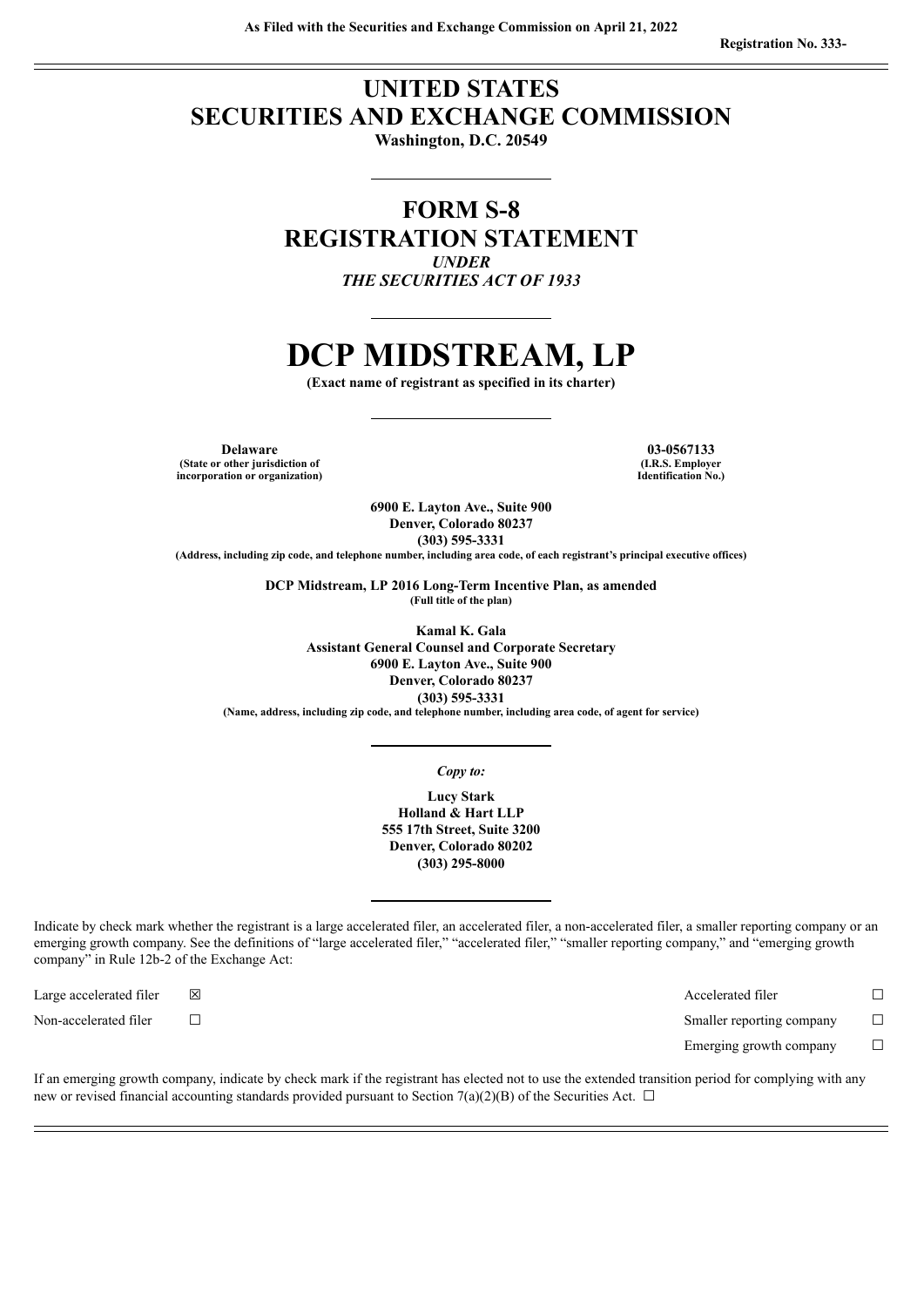#### **EXPLANATORY NOTE**

This Registration Statement on Form S-8 (this "Registration Statement") is being filed by the DCP Midstream, LP (the "Company") for the purpose of registering an additional 1,650,000 common units representing limited partner interests (the "common units") to be issued pursuant to the Company's 2016 Long-Term Incentive Plan (f/k/a the DCP Midstream Partners, LP 2016 Long-Term Incentive Plan) (the "LTIP"). These common units are in addition to the 900,000 common units that may be issued under the LTIP pursuant to the Company's Registration Statement on Form S-8 (File No. 333-211905) filed with the Securities and Exchange Commission (the "Commission") on June 7, 2016 (the "Prior Registration Statement"). Pursuant to General Instruction E to Form S-8 under the Securities Act, the contents of the Prior Registration Statement are incorporated by reference into this Registration Statement, except to the extent supplemented, amended and superseded by the information set forth herein.

# **PART I**

#### **INFORMATION REQUIRED IN THE SECTION 10(a) PROSPECTUS**

The documents containing the information specified in "Item 1. Plan Information" and "Item 2. Registrant Information and Employee Plan Annual Information" of this Registration Statement will be sent or given to participants in the LTIP as specified by Rule 428(b)(1) under the Securities Act. Such documents are not required to be, and are not, filed with the Commission either as part of this Registration Statement or as a prospectus or prospectus supplement pursuant to Rule 424 under the Securities Act. These documents and the documents incorporated by reference pursuant to Item 3 of Part II of this Registration Statement, taken together, constitute a prospectus that meets the requirements of Section 10(a) of the Securities Act.

#### **PART II**

# **INFORMATION REQUIRED IN THE REGISTRATION STATEMENT**

#### **Item 3. Incorporation of Documents by Reference.**

The Commission allows us to "incorporate by reference" into this Registration Statement the information we have filed with the Commission. This means that we can disclose important information to you without actually including the specific information in this Registration Statement by referring you to those documents filed separately with the Commission. The information incorporated by reference is an important part of this Registration Statement. Information that we file later with the Commission will automatically update and shall replace information in this Registration Statement and information previously filed with the Commission. We incorporate by reference the documents listed below and any filings made with the Commission under Sections 13(a), 13(c), 14 or 15(d) of the Exchange Act (excluding in all cases any information furnished under Items 2.02 or 7.01 or exhibits furnished pursuant to Item 9.01 on any Current Report on Form 8-K) on or after the date of this Registration Statement and prior to the filing of a post-effective amendment to this Registration Statement that indicates that all securities offered hereby have been sold or that deregisters all securities then remaining unsold:

- The Registrant's Annual Report on [Form](http://www.sec.gov/ix?doc=/Archives/edgar/data/1338065/000133806522000009/dpm-20211231.htm) 10-K (File No. 001-32678) for the year ended December 31, 2021, filed with the Commission on February 18, 2022;
- The Registrant's Current Reports on Form 8-K (File No. 001-32678) filed with the Commission on [March](http://www.sec.gov/ix?doc=/Archives/edgar/data/1338065/000119312522067949/d325510d8k.htm) 7, 2022 and [March](http://www.sec.gov/ix?doc=/Archives/edgar/data/1338065/000119312522081655/d509196d8k.htm) 22, 2022; and
- The description of the Common Units contained in the Registrant's Registration Statement on [Form](http://www.sec.gov/Archives/edgar/data/1338065/000095012905011192/h30565e8va12b.htm) 8-A (File No. 001-32678) filed with the Commission on November 18, 2005, and any subsequent amendment filed for the purpose of updating such description.

These reports contain important information about us, our financial condition and our results of operations.

Any statement contained in a document incorporated or deemed to be incorporated by reference herein shall be deemed to be modified or superseded for purposes of this Registration Statement to the extent that a statement contained herein or in any subsequently filed document that is or is deemed to be incorporated by reference, modifies or supersedes such statement. Any such statement so modified or superseded shall not be deemed, except as so modified or superseded, to constitute a part of this Registration Statement.

You should not assume that the information incorporated by reference or provided in this Registration Statement is accurate as of any date other than the date on the front cover of this Registration Statement.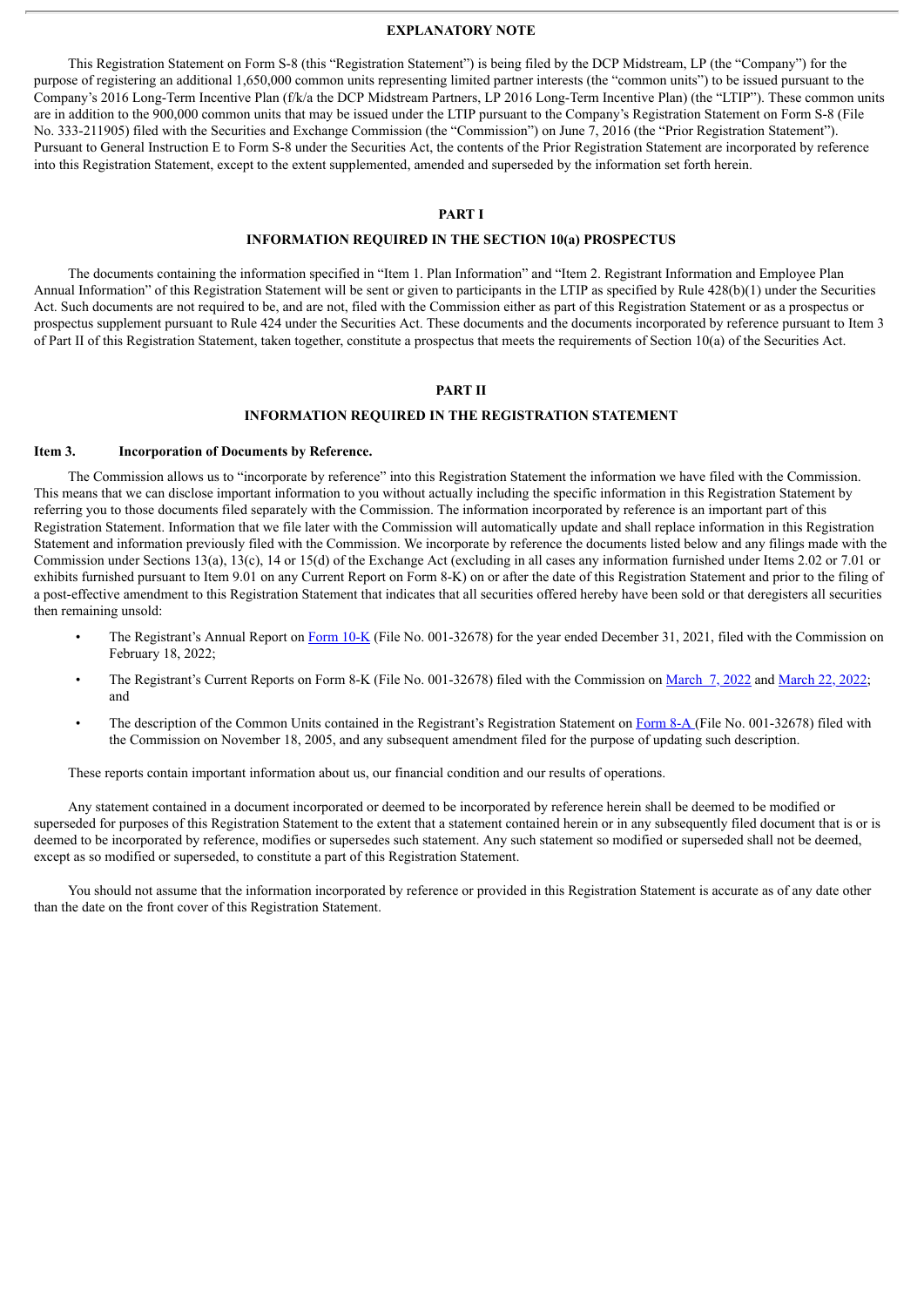# **Item 8. Exhibits.**

The following exhibits are filed as part of this registration statement.

| Exhibit No. | <b>Description</b>                                                                                                                                                                                                                                                   |
|-------------|----------------------------------------------------------------------------------------------------------------------------------------------------------------------------------------------------------------------------------------------------------------------|
| $3.1*$      | Fifth Amended and Restated Agreement of Limited Partnership of DCP Midstream, LP dated November 6, 2019 (attached as<br>Exhibit 3.1 to DCP Midstream, LP's Current Report on Form 8-K (File No. 001-32678) filed with the Commission on November 8,<br><u>2019).</u> |
| 5.1         | Opinion of Holland & Hart LLP.                                                                                                                                                                                                                                       |
| $10.1$ *+   | DCP Midstream Partners, LP 2016 Long-Term Incentive Plan (attached as Exhibit A to DCP Midstream Partners, LP's Definitive<br>Proxy Statement on Schedule 14A (File No. 001-32678) filed with the Commission on March 15, 2016).                                     |
| $10.2$ *+   | First Amendment to the DCP Midstream, LP 2016 Long-Term Incentive Plan (attached as Annex A to DCP Midstream, LP's<br>Definitive Information Statement on Schedule 14C (File No. 001-32678) filed with the Commission on March 7, 2022).                             |
| 23.1        | Consent of Deloitte & Touche LLP on Consolidated Financial Statements of DCP Midstream, LP and the effectiveness of DCP<br>Midstream, LP's internal control over financial reporting.                                                                                |
| 23.2        | Consent of BDO USA, LLP on Financial Statements of Gulf Coast Express Pipeline LLC.                                                                                                                                                                                  |
| 23.3        | Consent of Holland $& Hart LLP$ (included in Exhibit 5.1).                                                                                                                                                                                                           |
| 24.1        | <u>Power of Attorney (included on the signature page of this Registration Statement on Form S-8).</u>                                                                                                                                                                |
| 107         | <b>Filing Fee Table</b>                                                                                                                                                                                                                                              |

\* Such exhibit has heretofore been filed with the Commission as part of the filing indicated and is incorporated herein by reference.

+ Denotes management contract or compensatory plan or arrangement.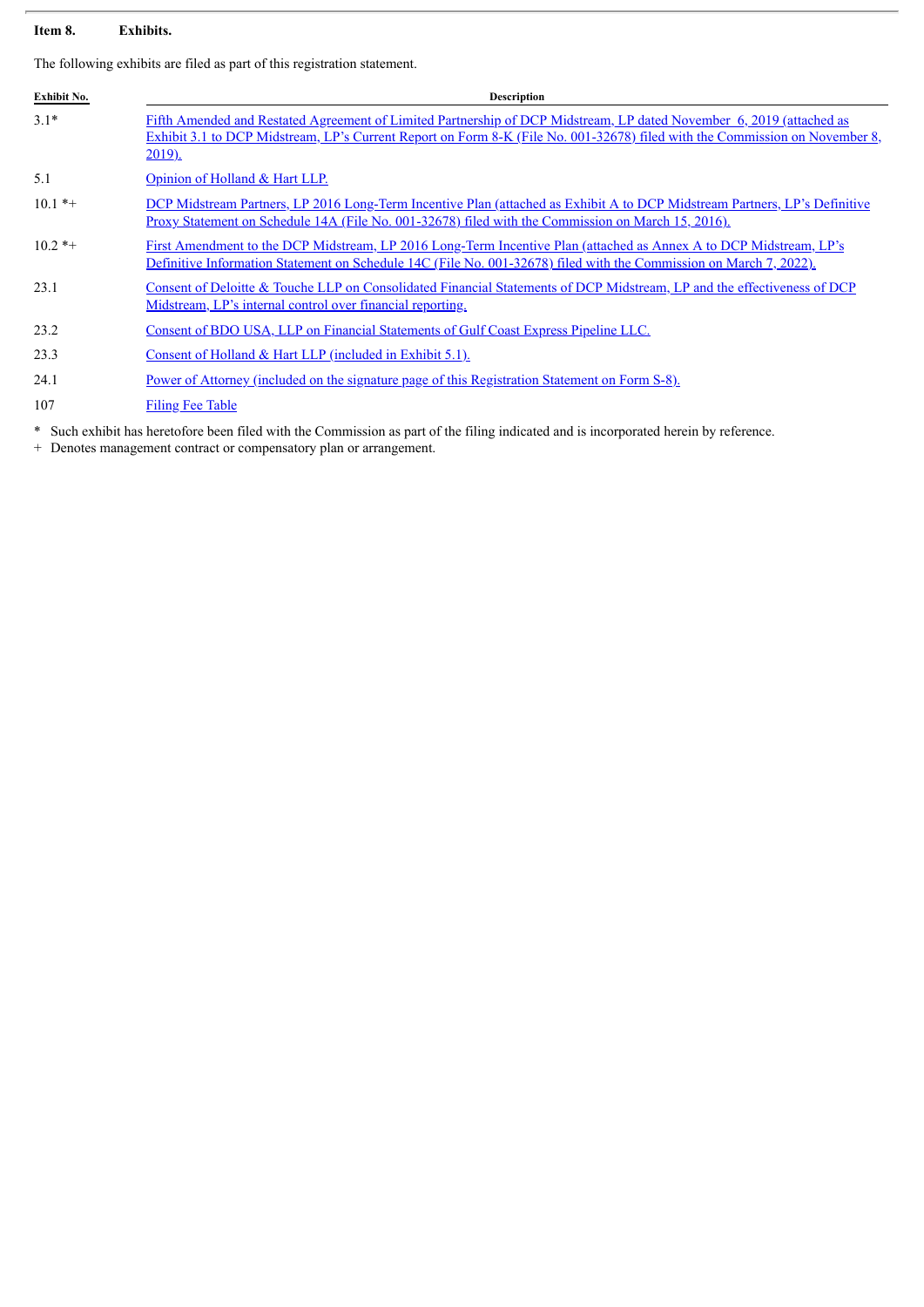#### **SIGNATURES**

<span id="page-3-0"></span>Pursuant to the requirements of the Securities Act of 1933, as amended, the registrant certifies that it has reasonable grounds to believe that it meets all of the requirements for filing on Form S-8 and has duly caused this registration statement to be signed on its behalf by the undersigned, thereunto duly authorized, in the City of Denver, State of Colorado, on April 21st, 2022.

# **DCP MIDSTREAM, LP**

By: DCP MIDSTREAM GP, LP, its general partner

By: DCP MIDSTREAM GP, LLC, its general partner

By: /s/ Wouter T. van Kempen

Name: Wouter T. van Kempen Title: Chairman of the Board, President and Chief Executive **Officer** 

## **POWER OF ATTORNEY**

Each of the undersigned directors and officers of DCP Midstream GP, LLC hereby constitutes and appoints each of Wouter T. van Kempen, Sean P. O'Brien, George R. Green, and Kamal K. Gala as his or her true and lawful attorney-in-fact and agent, with full power of substitution and resubstitution, for him or her and in his or her name, place, and stead, in any and all capacities, to sign any and all amendments (including post-effective amendments) to this registration statement and to file the same with all exhibits thereto and other documents in connection therewith with the Securities and Exchange Commission, granting unto each attorney-in-fact and agent full power and authority to do and perform each and every act and thing requisite and necessary to be done in connection therewith, as fully to all intents and purposes as he or she might or could do in person, hereby ratifying and confirming all that each attorney-in-fact and agent or his or her substitute or substitutes may lawfully do or cause to be done by virtue hereof.

Pursuant to the requirements of the Securities Act of 1933, this registration statement has been signed by the following persons in the capacities and on the dates indicated.

| Signature                | <b>Title</b>                                                              | Date           |  |
|--------------------------|---------------------------------------------------------------------------|----------------|--|
| /s/ Wouter T. van Kempen | Chief Executive Officer, President, Chairman of the Board and<br>Director | April 21, 2022 |  |
| Wouter T. van Kempen     | (Principal Executive Officer)                                             |                |  |
| /s/ Sean P. O'Brien      | Group Vice President and Chief Financial Officer                          | April 21, 2022 |  |
| Sean P. O'Brien          | (Principal Financial Officer)                                             |                |  |
| /s/ Richard A. Loving    | Chief Accounting Officer                                                  | April 21, 2022 |  |
| Richard A. Loving        | (Principal Accounting Officer)                                            |                |  |
| /s/ Allen C. Capps       | Director                                                                  | April 21, 2022 |  |
| Allen C. Capps           |                                                                           |                |  |
| /s/ Heather Crowder      | Director                                                                  | April 21, 2022 |  |
| <b>Heather Crowder</b>   |                                                                           |                |  |
| /s/ Fred J. Fowler       | Director                                                                  | April 21, 2022 |  |
| Fred J. Fowler           |                                                                           |                |  |
| /s/ William F. Kimble    | Director                                                                  | April 21, 2022 |  |
| William F. Kimble        |                                                                           |                |  |
| /s/ Brian Mandell        | Director                                                                  | April 21, 2022 |  |
| <b>Brian Mandell</b>     |                                                                           |                |  |
| /s/ Stephen J. Neyland   | Director                                                                  | April 21, 2022 |  |
| Stephen J. Neyland       |                                                                           |                |  |
| /s/ Bill W. Waycaster    | Director                                                                  | April 21, 2022 |  |
| Bill W. Waycaster        |                                                                           |                |  |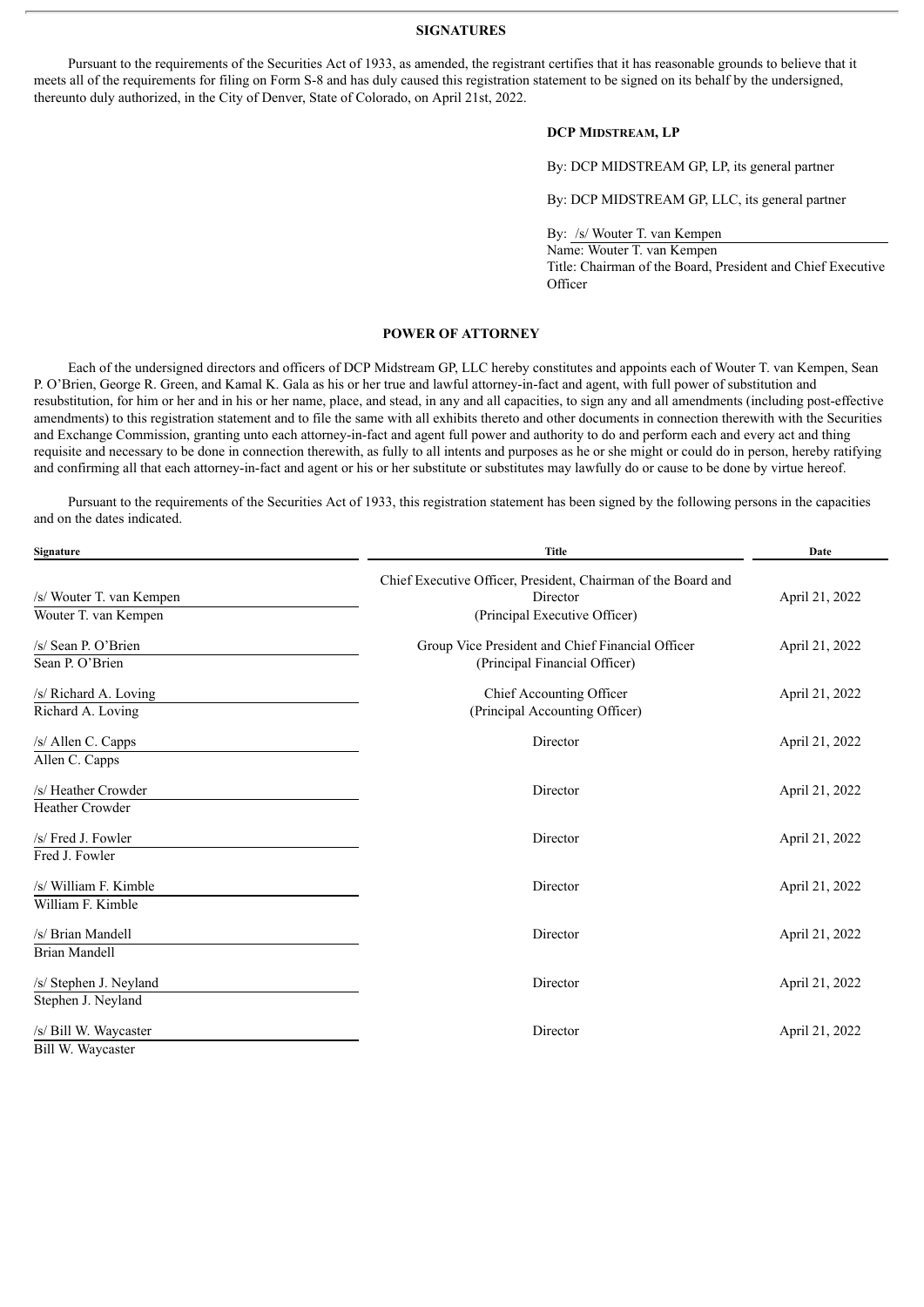<span id="page-4-0"></span>

April 21, 2022

DCP Midstream, LP 6900 E. Layton Ave., Suite 900 Denver, Colorado 80237

#### Re: Registration Statement on Form S-8

#### Ladies and Gentlemen:

We have acted as counsel to DCP Midstream, LP, a Delaware limited partnership (the "Partnership"), in connection with the Registration Statement on Form S-8 filed by the Partnership on the date hereof (the "Registration Statement") with the Securities and Exchange Commission (the "Commission"), under the Securities Act of 1933, as amended (the "Securities Act"). Pursuant to the Registration Statement, the Company is registering for issuance under the DCP Midstream, LP 2016 Long-Term Incentive Plan, as amended (the "Plan"), an additional 1,650,000 common units representing limited partner interests in the Partnership (such common units, the "common units" and such additional common units, the "Additional Units"). This opinion letter is furnished to you at your request to enable you to fulfill the requirements of Item  $601(b)(5)$  of Regulation S-K, 17 C.F.R. §  $229.601(b)(5)$ , in connection with the Registration Statement, and no opinion is expressed or may be implied herein as to any matter pertaining to the contents of the Registration Statement other than as to the valid issuance of the Additional Units.

As the basis for the opinions hereinafter expressed, we have examined such statutes, including the Delaware Revised Uniform Limited Partnership Act (the "Delaware Act"), records and documents of the Partnership, certificates of officers and public officials, and other instruments and documents as we deemed relevant or necessary for the purposes of the opinions set forth below, including, originals or copies of the following:

- A. the Registration Statement;
- B. a copy of the Certificate of Limited Partnership of the Partnership filed with the Secretary of State of the State of Delaware on August 5, 2005, as amended by the Certificate of Amendment thereto filed with the Secretary of State of the State of Delaware on January 11, 2017, certified by the Secretary of State of the State of Delaware as of a recent date (as amended, the "Certificate of Limited Partnership");
- C. a copy of the Fifth Amended and Restated Agreement of Limited Partnership of the Partnership, dated as of November 6, 2019 (the "Partnership Agreement");
- D. a copy of the resolutions adopted by the Board of Directors of DCP Midstream GP, LLC, a Delaware limited liability company (the "General Partner"), on February 18, 2021;
- E. a copy of the resolutions adopted by the Board of Directors of DCP Midstream, LLC, a Delaware limited liability company ("Midstream"), on February 18, 2021;
- F. a copy of the resolutions adopted by the Board of Directors of the General Partner, on January 24, 2022;
- G. a copy of the Written Consent of DCP Midstream GP, LP, a Delaware limited partnership (the "GP LP") and Midstream, as the holders of a majority of the total outstanding common units of the Partnership, adopted March 7, 2022; and
- H. the certificate of good standing covering the Partnership, issued by the Secretary of State of the State of Delaware as of a recent date (the "Good Standing Certificate").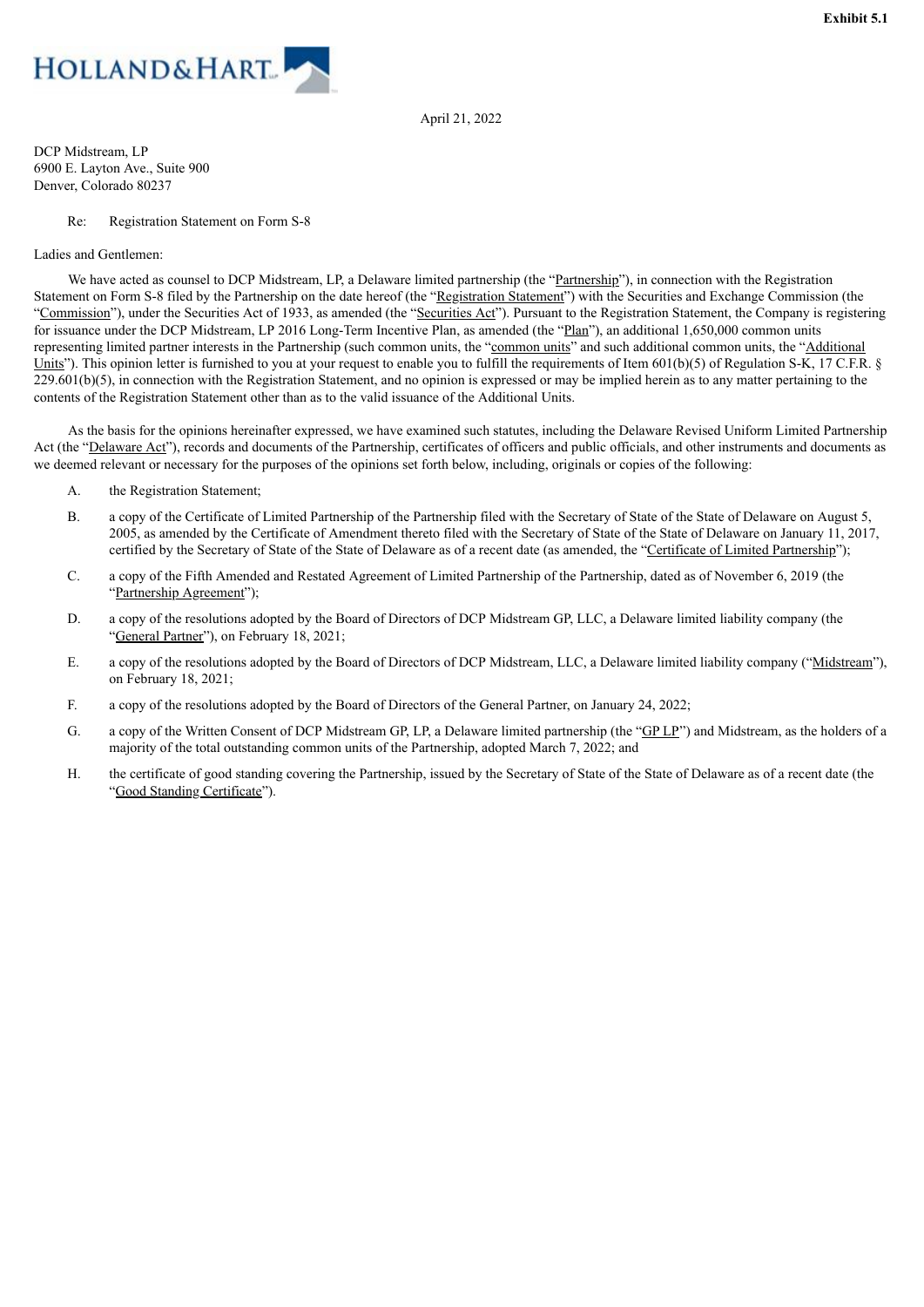We have relied upon the foregoing and upon certificates and other assurances of officers of the General Partner as to factual matters without having independently verified such factual matters.

In making our examination, we have assumed: (i) that all signatures on documents examined by us are genuine and authenticity (ii) the authenticity of all documents submitted to us as originals; (iii) the conformity with the original documents of all documents submitted to us as certified, conformed, electronic, or photostatic copies; (iv) that each person signing in a representative capacity (other than on behalf of the Partnership) any document reviewed by us had authority to sign in such capacity; (v) the truth, accuracy, and completeness of the information, representations, and warranties contained in the records, documents, instruments, and certificates we have reviewed; (vi) that the Registration Statement and the organizational documents of the Partnership, each as amended to the date hereof, will not have been amended from the date hereof in a manner that would affect the validity of the opinions rendered herein; (vii) that each individual signing any document on such individual's own behalf or on behalf of any entity, had the legal capacity to do so, and (viii) the accuracy, completeness and authenticity of certificates of public officials.

Based on the foregoing and on such legal considerations as we deem relevant, and subject to the limitations, qualifications, exceptions, and assumptions set forth herein, and in reliance on the statements of fact contained in the documents we have examined, we are of the opinion that the Common Units have been duly authorized for issuance pursuant to the Plan and, when issued in accordance with the terms of the Plan, will be validly issued and, under the Delaware Act, purchasers of the Common Units will have (i) no obligation to make further payments for their purchase of the Common Units or contributions to the Partnership solely by reason of their ownership of the Common Units or their status as limited partners of the Partnership, and (ii) no personal liability for the debts, obligations or liabilities of the Partnership solely by reason of being limited partners of the Partnership.

The opinions expressed herein are qualified in the following respects:

- I. We have not considered, and we express no opinion as to, any laws other than the Delaware Act (which with respect to such act includes the statutory provisions contained therein, all applicable provisions of the Delaware Constitution and reported judicial decisions interpreting these laws), as in effect on the date hereof; and
- II. We express no opinions concerning the enforceability of indemnification provisions to the extent they purport to relate to liabilities resulting from or based upon negligence or any violation of federal or state securities or blue sky laws.

We expressly disavow any obligation to advise you with respect to future changes in law or in our knowledge or as to any event or change of condition occurring subsequent to the date of this letter. This opinion is for your benefit in connection with the Registration Statement and may be relied upon by you and by persons entitled to rely upon it pursuant to the applicable provisions of the Securities Act.

We consent to the filing of this opinion as Exhibit 5.1 to the Registration Statement. In giving this consent, we do not admit that we are within the category of persons whose consent is required under Section 7 of the Securities Act or the rules and regulations of the Commission promulgated thereunder.

Very truly yours,

/s/ Holland & Hart LLP

Holland & Hart LLP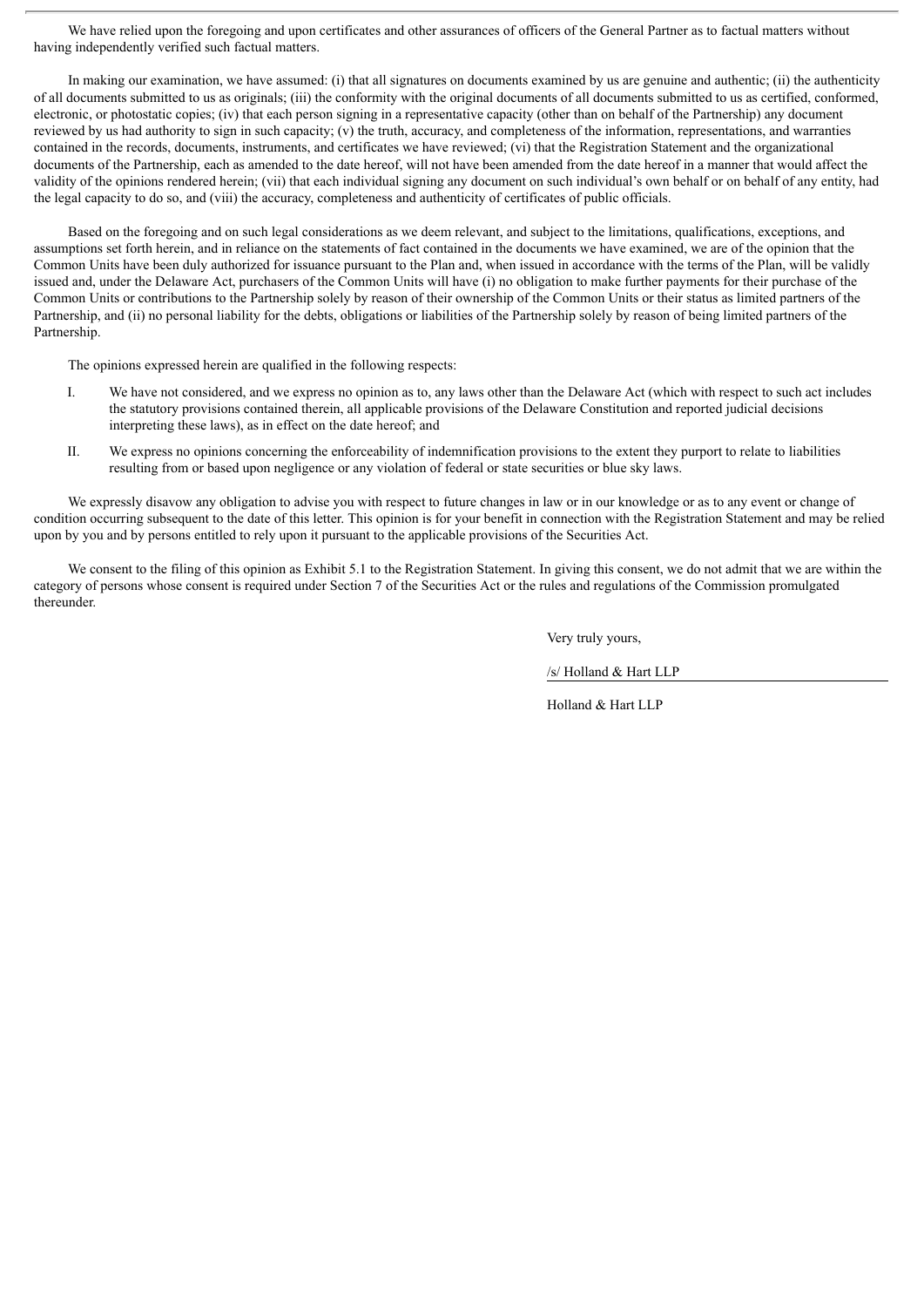## <span id="page-6-0"></span>CONSENT OF INDEPENDENT REGISTERED PUBLIC ACCOUNTING FIRM

We consent to the incorporation by reference in this Registration Statement on Form S-8 of our reports dated February 18, 2022, relating to the financial statements of DCP Midstream, LP (the "Partnership") and the effectiveness the Partnership's internal control over financial reporting, appearing in the Annual Report on Form 10-K of the Partnership for the year ended December 31, 2021.

/s/ Deloitte & Touche LLP

Denver, Colorado April 21, 2022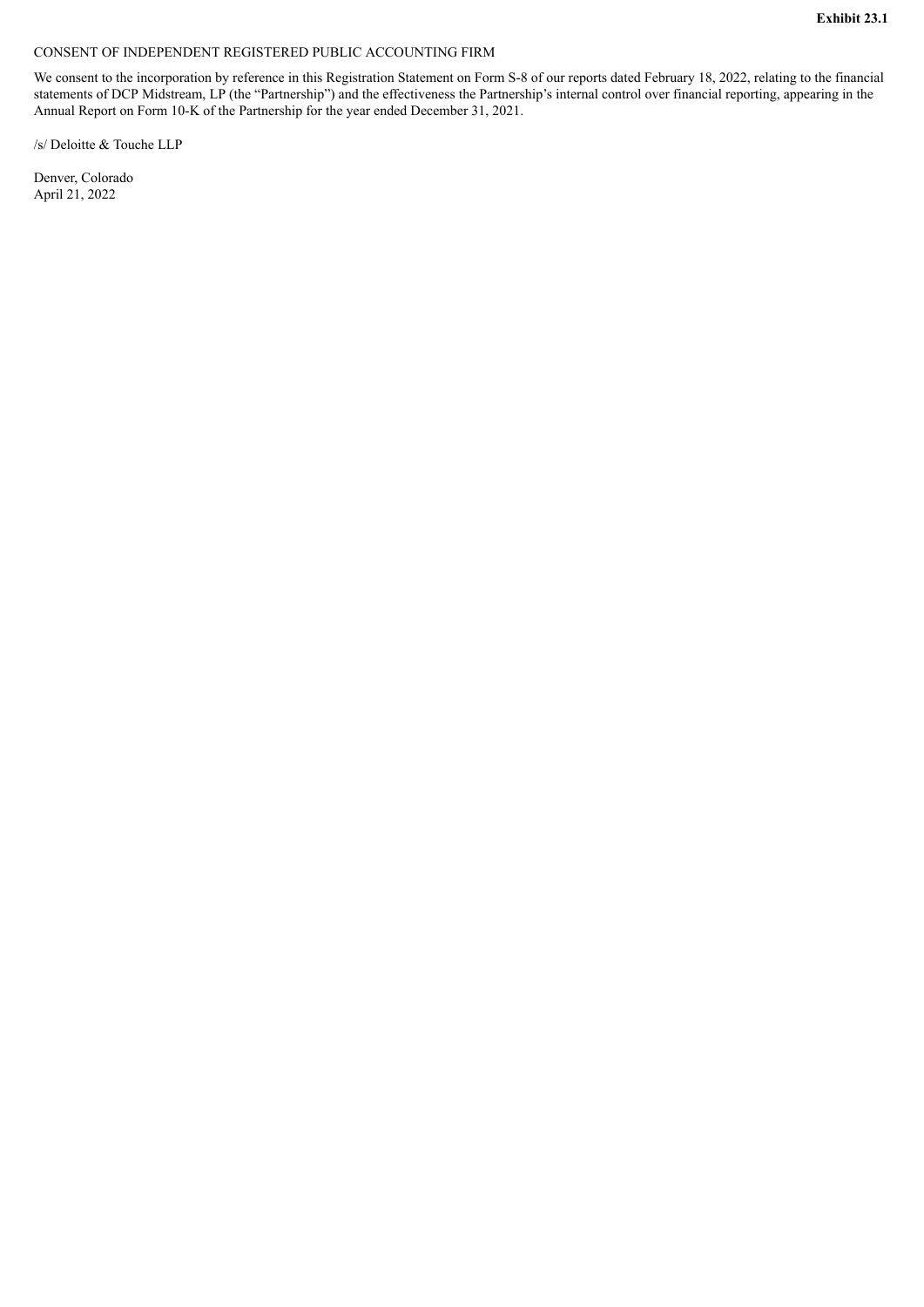# Consent of Independent Registered Public Accounting Firm

<span id="page-7-0"></span>We hereby consent to the incorporation by reference in this Registration Statement of DCP Midstream, LP ("DCP") of our report dated February 16, 2022, relating to the financial statements of Gulf Coast Express Pipeline LLC appearing in DCP's Annual Report on Form 10-K for the year ended December 31, 2021.

/s/ BDO USA, LLP

Houston, Texas April 21, 2022